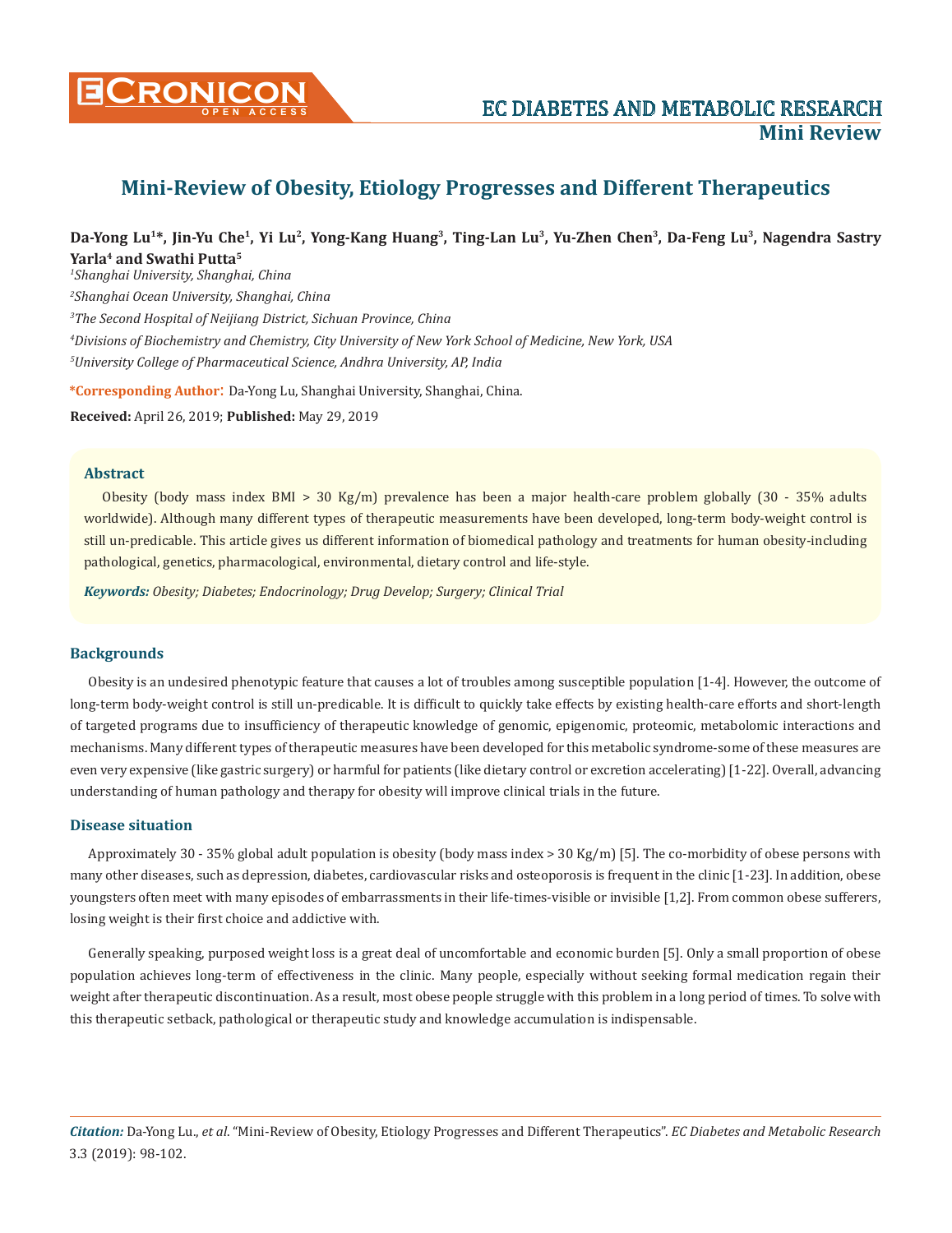## **Morbidity factors**

Human obesity is caused by a series of environmental-host interactions-including:

## **They are behavior factors**

- Overfeed
- Sedentary (less physical exercises
- Alcoholic
- **Laziness**

#### **Etiopathology factors**

- Gastro-intestinal abnormal [1-4].
- Psychiatric burden [1-4].
- Hormonal or blood glucose level escalations [10].
- Chemical or drug-induced [11].
- Tumor-induced (endocranial tumors).
- Physiological change (neural-appetite axis) [12,13].
- Inheritance (genetic/epigenetic) [18-21].

#### **Major counteractive measures**

Options for human obese managements are multiple and complex. Different categories of obese managements are enlisted and referenced [22-29]; they include

- Diet-control.
- Consumption of more fresh fruits, vegetable and seafood [2-4]-promotion of healthy food and reduce consumption of fast-food and high sweet drinks.
- Life-style adjustments (exercises, Yoga, athletics, ball-games and meditation) [2-4]-different modality and intensity.
- Surgery (gastric bariatric surgery) [22,23]-mixture with benefits and side-effective.
- Chemical drugs [24]-a lot of drugs.
- Biotherapy [25]-promising yet imperfect.
- Herbal drugs [26-28].
- Psychiatric intervention (cognitive, behavior and emotional).
- Therapeutic combinations [29-32]-different options and ways of thinking.

| <b>Therapeutic categories</b> | <b>Specific options</b>               |  |
|-------------------------------|---------------------------------------|--|
| Surgery                       | Gastric bariatric surgery             |  |
|                               | Brain surgery (if available)          |  |
|                               | And so on                             |  |
| Dietary                       | Higher-content of fibers in foods     |  |
|                               | Fresh vegetable                       |  |
|                               | Reduce sweet and dessert consumptions |  |
|                               | Beverage selections and control       |  |
|                               | Sea food consumptions                 |  |
|                               | And so on                             |  |

99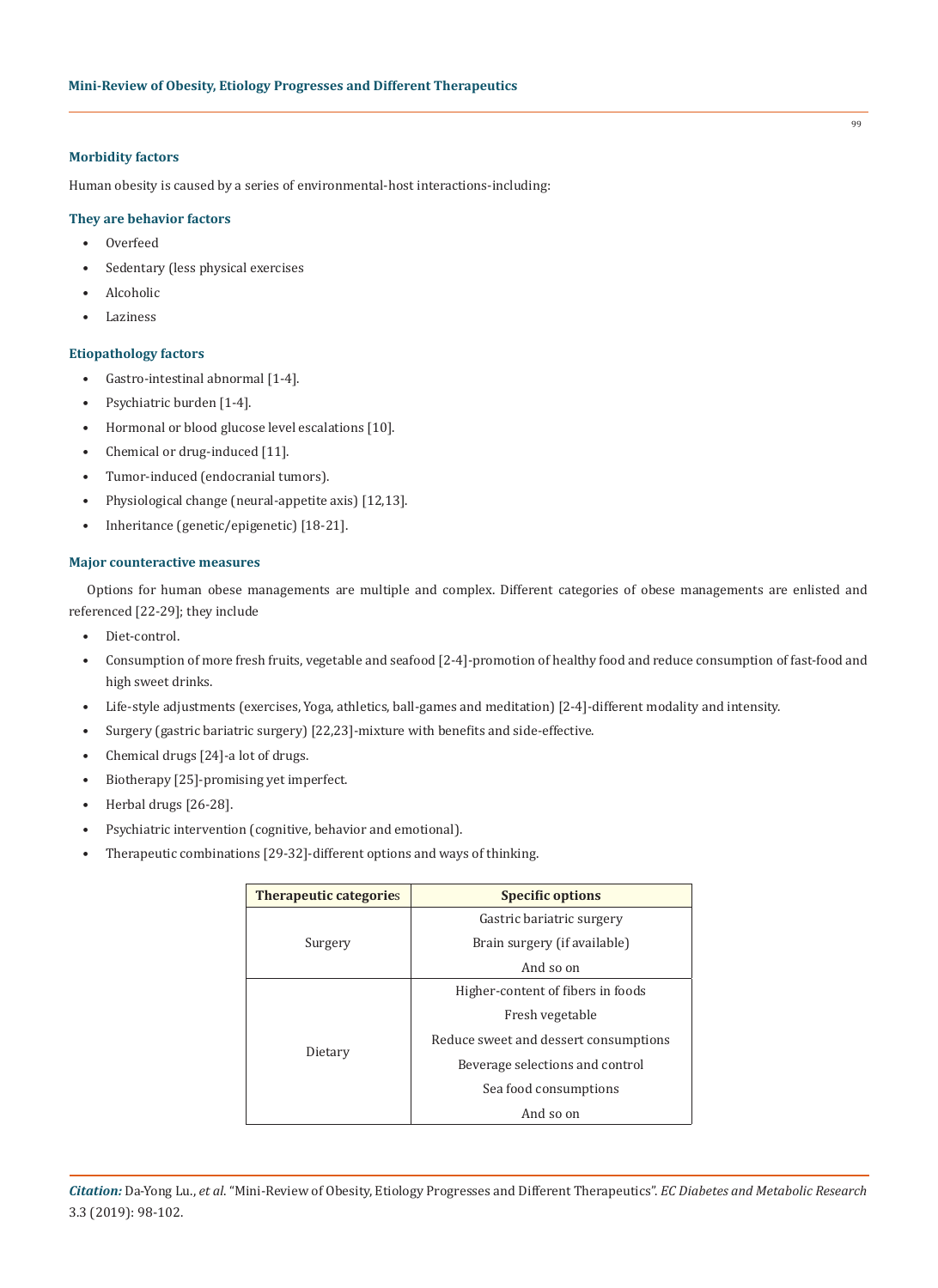| Drug developments | Chemical drugs                                |
|-------------------|-----------------------------------------------|
|                   | Bio-agents                                    |
|                   | Herbal therapy                                |
|                   | And so on                                     |
| Clinical therapy  | Drug utility                                  |
|                   | Gene therapy                                  |
|                   | Drug combination                              |
|                   | Personalized medicine                         |
|                   | Precision medicines                           |
|                   | And so on                                     |
| Others            | Life-style/behavior adjustment                |
|                   | Biotherapy (genomic editing, genetic circuits |
|                   | and others)                                   |
|                   | Community supports                            |
|                   | Modern diagnostics                            |
|                   | Psychoanalysis and interventions              |
|                   | And so on                                     |

*Table 1: Major patterns of clinical therapeutics [3].*

## **Patho-therapeutic relations**

Obese therapeutics and managements should target on human inflammatory, glucose homeostasis, etio-pathological pathways and energy disturbance/imbalance. Commonest therapeutics includes life-style, energy homeostasis and lipo-dystrophy adjustments and targets. Different therapeutics should be targeted against different obese origins (etio-patho-therapeutic associations). This ultimate goal of pharmaceutical company and clinical doctors will be widely pursuit.

Therapeutic combinations are also very useful for many refractory and chronic diseases, including obese patients. These kinds of therapeutic paradigms are very useful for many other diseases [29-32]. Similar work in clinical study and validity is inevitable for human obese treatments in the future. Certainly, life-style adjustments are good assistance to chemical drugs, natural drugs, surgery, physical devises and many other therapeutic targets, such as leptin, insulin and many others.

Generally, patients in different pathological conditions need different types of therapy (Table 2). Our recommendation is based on previous articles and general pharmacological and medical knowledge.

| <b>Body mass index</b> | Blood glucose level (mM/L) | <b>Therapeutic options (proposed)</b>   |
|------------------------|----------------------------|-----------------------------------------|
| 28 < BMI < 30          | Normal                     | Less sedentary work                     |
| > 30                   | Normal                     | Food and life-style adjustment          |
| 35 > BMI > 30          | $6.2 - 8.0$                | First-line chemical drug + life-style   |
| 35 > BMI > 30          | $8.0 - 12.0$               | Drug (chemical or insulin) + life-style |
| > 35                   | > 8.0                      | Gastric surgery + Drugs                 |

*Table 2: Suggestion for therapeutics against different categories of obese and diabetic conditions [4].*

*Citation:* Da-Yong Lu., *et al*. "Mini-Review of Obesity, Etiology Progresses and Different Therapeutics". *EC Diabetes and Metabolic Research*  3.3 (2019): 98-102.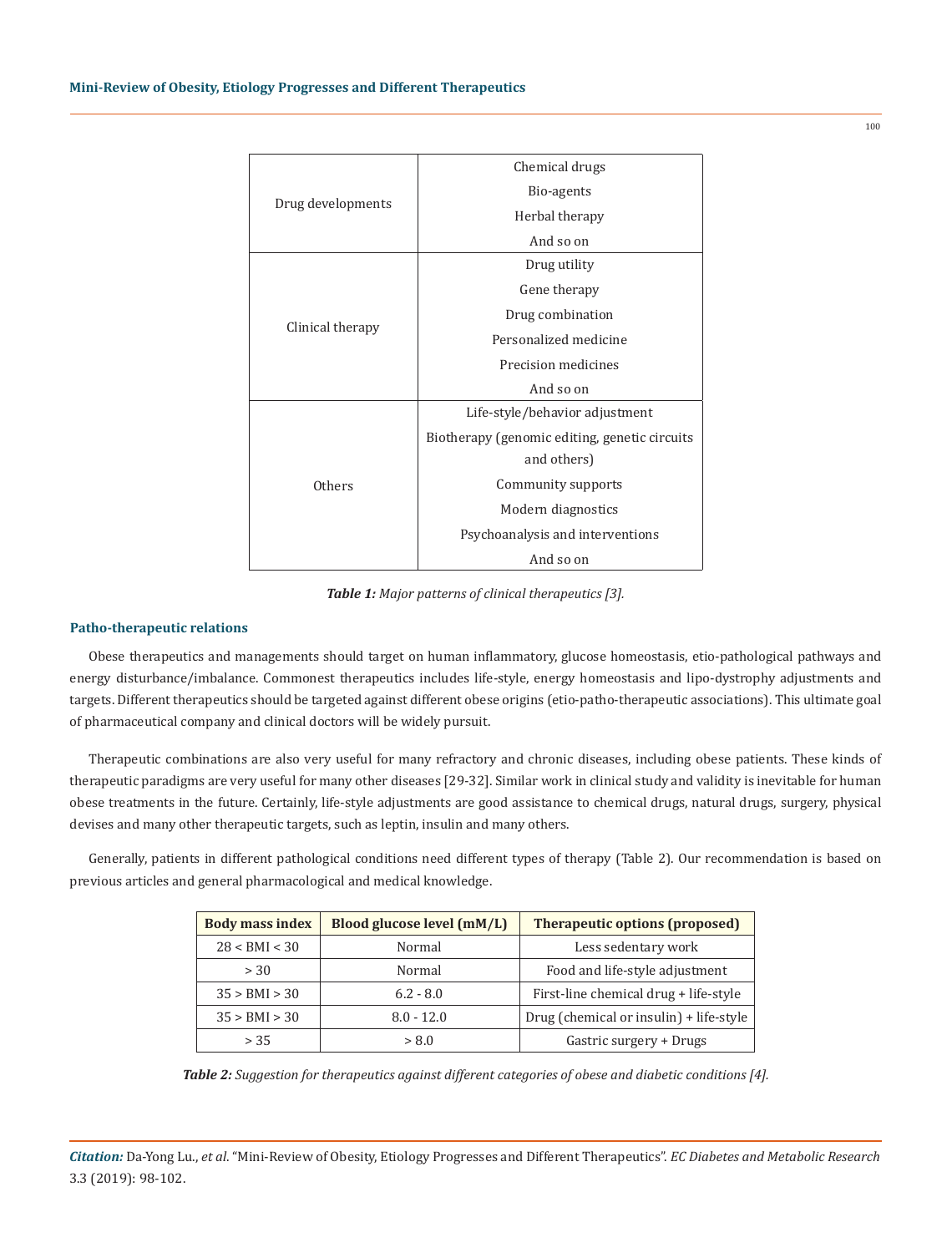#### **Conclusion**

Many therapeutics are helpful for managing overweight and even obesity in the clinic. We need to promote these researches in the near future. Some medical breakthroughs for weight-control and complications will be future trends.

#### **Bibliography**

- 1. Lu DY., *et al*[. "Obesity, risks and managements".](https://www.omicsonline.org/open-access/obesity-risks-and-managements-2153-0769-1000e156-98974.html) *Metabolomics* 8.1 (2018): e156.
- 2. Lu DY., *et al*[. "An overview of obesity".](https://www.omicsonline.org/open-access/an-overview-of-obesity-2153-0769-1000200-101700.html?aid=101700) *Metabolomics* 8.2 (2018): 200.
- 3. Lu DY., *et al*[. "Pathology and treatments of obesity".](https://www.oatext.com/pdf/TiM-18-157.pdf) *Trends in Medicine* 8.5 (2018): 157.
- 4. Lu DY., *et al*[. "Human obesity, pathological and therapeutic advances".](https://www.ecronicon.com/ecpt/pdf/ECPT-07-00279.pdf) *EC Pharmacology and Toxicology* 7.4 (2019): 231-238.
- 5. [Brestoff JJR and Artis D. "Immune regulation of metabolic homeostasis in health and disease".](https://www.ncbi.nlm.nih.gov/pubmed/25815992) *Cell* 161.1 (2015): 146-160.
- 6. Lu DY., *et al*[. "Type 2 diabetes study, introduction and perspective".](https://benthamopen.com/FULLTEXT/TODIAJ-8-13) *The Open Diabetes Journal* 8 (2018): 13-21.
- 7. Lu DY., *et al*[. "Type 2 diabetes treatment and drug development study".](https://benthamopen.com/FULLTEXT/TODIAJ-8-22) *The Open Diabetes Journal* 8 (2018): 22-33.
- 8. Lu DY., *et al*[. "Diabetes prevention and treatments, a specific topic for modern medicines".](https://www.omicsonline.org/open-access/diabetes-preventions-and-treatments-a-specific-topic-for-modernmedicines-2167-0943-1000231.php?aid=93096) *Journal of Metabolic Syndrome* 8.3 (2017): [231.](https://www.omicsonline.org/open-access/diabetes-preventions-and-treatments-a-specific-topic-for-modernmedicines-2167-0943-1000231.php?aid=93096)
- 9. Lu DY., *et al*[. "Type 2 diabetes, medical knowledge and pharmaceutical innovations".](http://www.alliedacademies.org/articles/type-2-diabetes-medical-knowledge-and-pharmaceutical-innovations-8902.html) *Journal of Diabetology* 1.1 (2017): 1-3.
- 10. Aggarwei R and Jain SK. "Obesity and metabolic phenotypes". *EC Diabetes and Metabolic Research* 1.1 (2017): 11-12.
- 11. Nzuza S., *et al*[. "Highly active antiretroviral therapy-associated metabolic syndrome and lipodystrophy: pathophysiology and current](https://www.jofem.org/index.php/jofem/article/view/364)  therapeutic interventions". *[Journal of Endocrinology and Metabolism](https://www.jofem.org/index.php/jofem/article/view/364)* 7.4 (2017): 103-116.
- 12. Steculorum SM., *et al*[. "Hypothalamic UDP increases in obesity and promotes feeding via P2Y6-dependent activation of AgRP neu](https://www.ncbi.nlm.nih.gov/pubmed/26359991)rons". *Cell* [162.6 \(2015\): 1404-1417.](https://www.ncbi.nlm.nih.gov/pubmed/26359991)
- 13. Lee YS., *et al*[. "Increased adipocyte O2 consumption triggers HIF-1α, causing inflammation and insulin resistance in obesity".](https://www.ncbi.nlm.nih.gov/pubmed/24906151) *Cell* [157.6 \(2014\): 1339-1352.](https://www.ncbi.nlm.nih.gov/pubmed/24906151)
- 14. Zimmet PZ., *et al*. "Diabetes; a 21st century challenge". *[Lancet Diabetes and Endocrinology](https://www.ncbi.nlm.nih.gov/pubmed/24622669)* 2.1 (2014): 56-64.
- 15. Asche C., *et al*[. "A review of diabetes treatment adherence and the association with clinical and economic outcomes".](https://www.ncbi.nlm.nih.gov/pubmed/21397776) *Clinical Therapeutics* [33.1 \(2011\): 74-109.](https://www.ncbi.nlm.nih.gov/pubmed/21397776)
- 16. Lu DY., *et al*[. "Osteoporosis in old women, therapeutic selection".](https://www.ecronicon.com/ecor/pdf/ECOR-09-00319.pdf) *EC Orthopaedics* 9.7 (2018): 386.
- 17. Lu DY., *et al*[. "Osteoporosis, importance for early diagnosis and treatment".](https://www.ecronicon.com/ecor/pdf/ECOR-09-00348.pdf) *EC Orthopaedics* 9.9 (2018): 624-625.
- 18. [Correa-Giannella ML and Machado UF. "SLC2A4 gene: a promising target for pharmacogenomics of insulin resistance".](https://www.ncbi.nlm.nih.gov/pubmed/23746177) *Pharmacogenomics* [14.8 \(2013\): 847-850.](https://www.ncbi.nlm.nih.gov/pubmed/23746177)

*Citation:* Da-Yong Lu., *et al*. "Mini-Review of Obesity, Etiology Progresses and Different Therapeutics". *EC Diabetes and Metabolic Research*  3.3 (2019): 98-102.

101